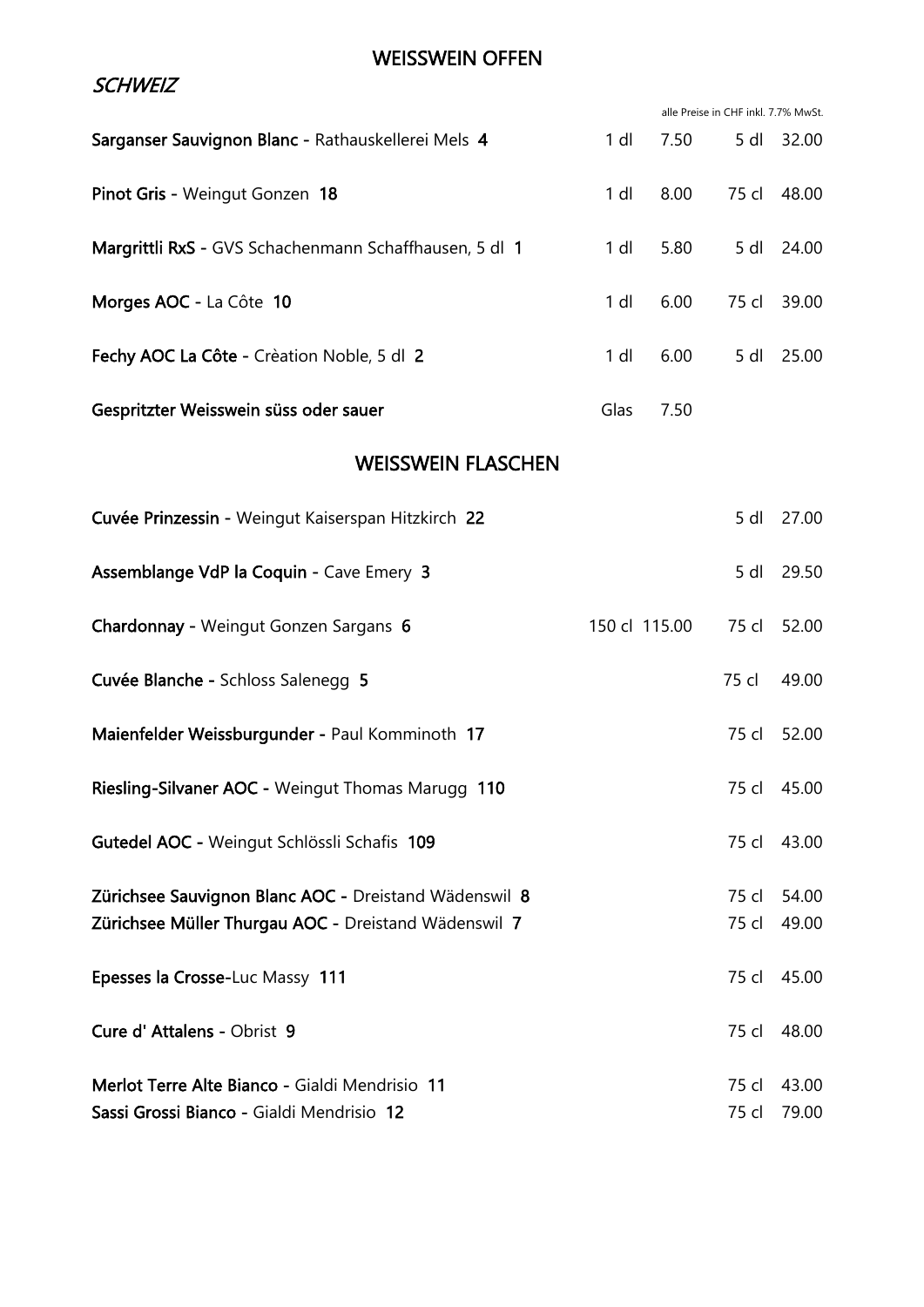#### AUSLAND

| Pinot Grigio - Volpe Pasini Italien 14                      |             | 75 cl 44.00 |
|-------------------------------------------------------------|-------------|-------------|
| 355 NN - Sankt Annaburg Deutschland 13                      |             | 75 cl 43.00 |
| Grüner Veltliner - Weingut Schwarz Österrreich 16           | 75 cl 42.00 |             |
| Chablis Reserve de Vaudon AC - Joseph Drouhin Frankreich 15 |             | 75 cl 55.00 |

# ROSÉWEINE

#### **SCHWEIZ**

| Oeil-de-Pedrix - Le Guignard 21                   | 1 dl 5.80 | 5 dl 24.00  |
|---------------------------------------------------|-----------|-------------|
| Pinot Noir Federweiss - Weingut Gonzen Sargans 20 |           |             |
| Oeil-de-Petrix - Château d'Auvernier 19           |           | 75 cl 45.00 |

# ROTWEINE OFFEN

### SCHWEIZ & AUSLAND

| Hauswein Rosso Passito Veneto - Montresor Italien 68 | 1 dl | 6.50 |       | 75 cl 42.00 |
|------------------------------------------------------|------|------|-------|-------------|
| Pinot Noir Tradition AOC - Weingut Gonzen 38A        | 1 dl | 6.00 | 50 cl | 29.00       |
| Pinot Noir Barrique - Weingut Gonzen Sargans 46      | 1 dl | 9.50 |       | 75 cl 53.00 |
| Primoris Assemblage - Cave Emery Wallis 40           | 1 dl | 6.50 |       | 50 cl 29.00 |
| Primitivo Puglia - Gladiatore 77                     | 1 dl | 5.50 | 50 cl | 23.00       |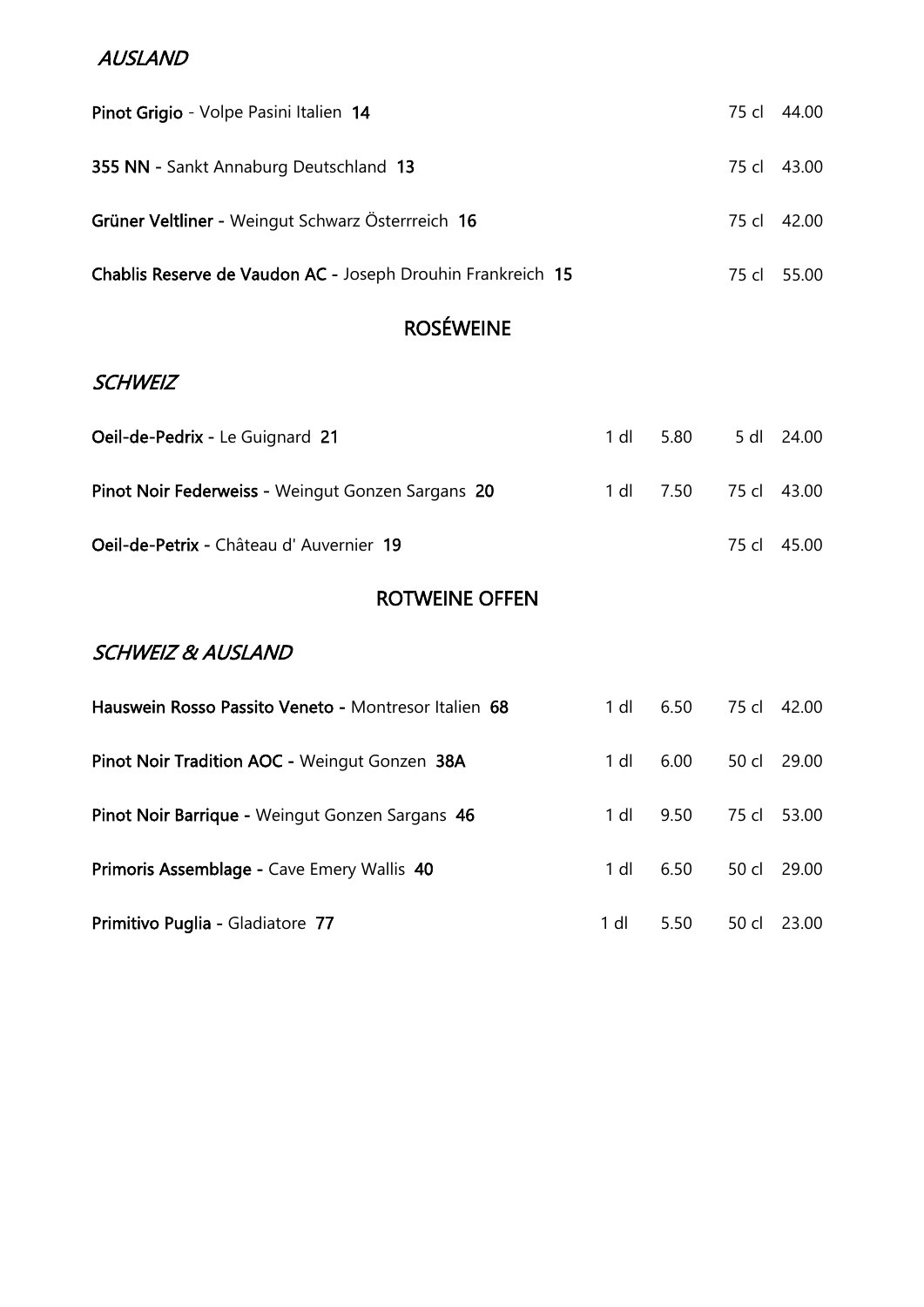### ROTWEINE FLASCHEN

#### **SCHWEIZ**

| Cuvée Prinz - Weingut Kasierspan Hitzkirch 23A                    |               | 50 cl          | 28.00 |
|-------------------------------------------------------------------|---------------|----------------|-------|
| Zweigelt - Weingut Kaiserspan Hitzkirch 23                        |               | 75 cl          | 48.00 |
|                                                                   |               |                |       |
| Zweigelt-Merlot-Blauburgunder AOC - Dreistand Wädenswil 25        |               | 75 cl          | 89.00 |
| Blauburgunder AOC - Dreisstand Wädenswil 24                       |               | 75 cl          | 46.00 |
|                                                                   |               |                |       |
| Fläscher Pinot Noir - Weingut Hansruedi Adank 57                  |               | 75 cl          | 45.00 |
| Fläscher Pinot Noir Barrique - Weingut Hansruedi Adank 58         |               | 75 cl          | 57.00 |
| Fläscher Pinot Noir alte Reben - Weingut Hansruedi Adank 59       |               | 75 cl          | 48.00 |
| Sinfonie Heilig Chrütz - Rathauskellerei Sargans 39               |               | 75 cl          | 75.00 |
|                                                                   |               |                |       |
| Jenins Dornfelder - Jürg Obrecht 53                               |               | 75 cl          | 42.00 |
| Jenins Taurus Cuvée - Jürg Obrecht 52                             |               | 75 cl          | 52.00 |
| Malanser Blauburgunder - Peter Wegelin 55                         |               | 75 cl          | 48.00 |
| Malanser Blauburgunder Reserva - Peter Wegelin 56                 |               | 75 cl          | 57.00 |
|                                                                   |               |                |       |
| Maienfelder Blauburgunder - Schloss Salenegg 51                   |               | 75 cl          | 49.00 |
|                                                                   |               |                |       |
| Pinot Noir Tradition - Weingut Gonzen Sargans 47                  |               | 75 cl          | 42.00 |
| Pinot Noir Selection - Weingut Gonzen Sargans 54                  | 150 cl        | 75 cl<br>95.00 | 44.00 |
| Pinot Noir Spätlese - Weingut Gonzen Sargans 49                   |               | 75 cl          | 59.00 |
| Cuvée Barbara - Weingut Gonzen Sargans 48                         | 150 cl 140.00 | 75 cl          | 65.00 |
| Cuvée Pigasso - Weingut Gonzen Sargans 50                         |               | 75 cl          | 65.00 |
|                                                                   |               |                |       |
| Pinot Noir Barrique - Paul Komminoth Maienfeld 38                 |               | 75 cl          | 59.00 |
| Syrah - Paul Komminoth Maienfeld 38A                              |               | 75 cl          | 63.00 |
| Pinot Noir AOC - Weingut Thomas Marugg 41                         |               | 75 cl          | 47.00 |
| Pinot Noir "Alte Rebe" Auslese AOC - Weingut Thomas Marugg 44     |               | 75 cl          | 55.00 |
| Kruog Pinot Noir Barrique AOC - Weingut Thomas Marugg 45          |               | 75 cl          | 65.00 |
| Brittis Cuvée Pinot Noir/Diolinoir AOC - Weingut Thomas Marugg 43 |               | 75 cl          | 75.00 |
| ARDESIA Diolinoir 24 Mt Barrique AOC - Weingut Thomas Marugg 42   |               | 75 cl          | 88.00 |
|                                                                   |               |                |       |
| Pinot Noir Tradition - Weingut Donatsch Malans 35                 |               | 75 cl          | 47.00 |
| Pinot Noir PASSION 1er Cru - Weingut Donatsch Malans 36           |               | 75 cl          | 79.00 |
| Cuvée Noir Merlot/Pinot Noir - Weingut Donatsch Malans 34         |               | 75 cl          | 72.00 |
| Merlot - Weingut Donatsch Malans 33                               |               | 75 cl          | 79.00 |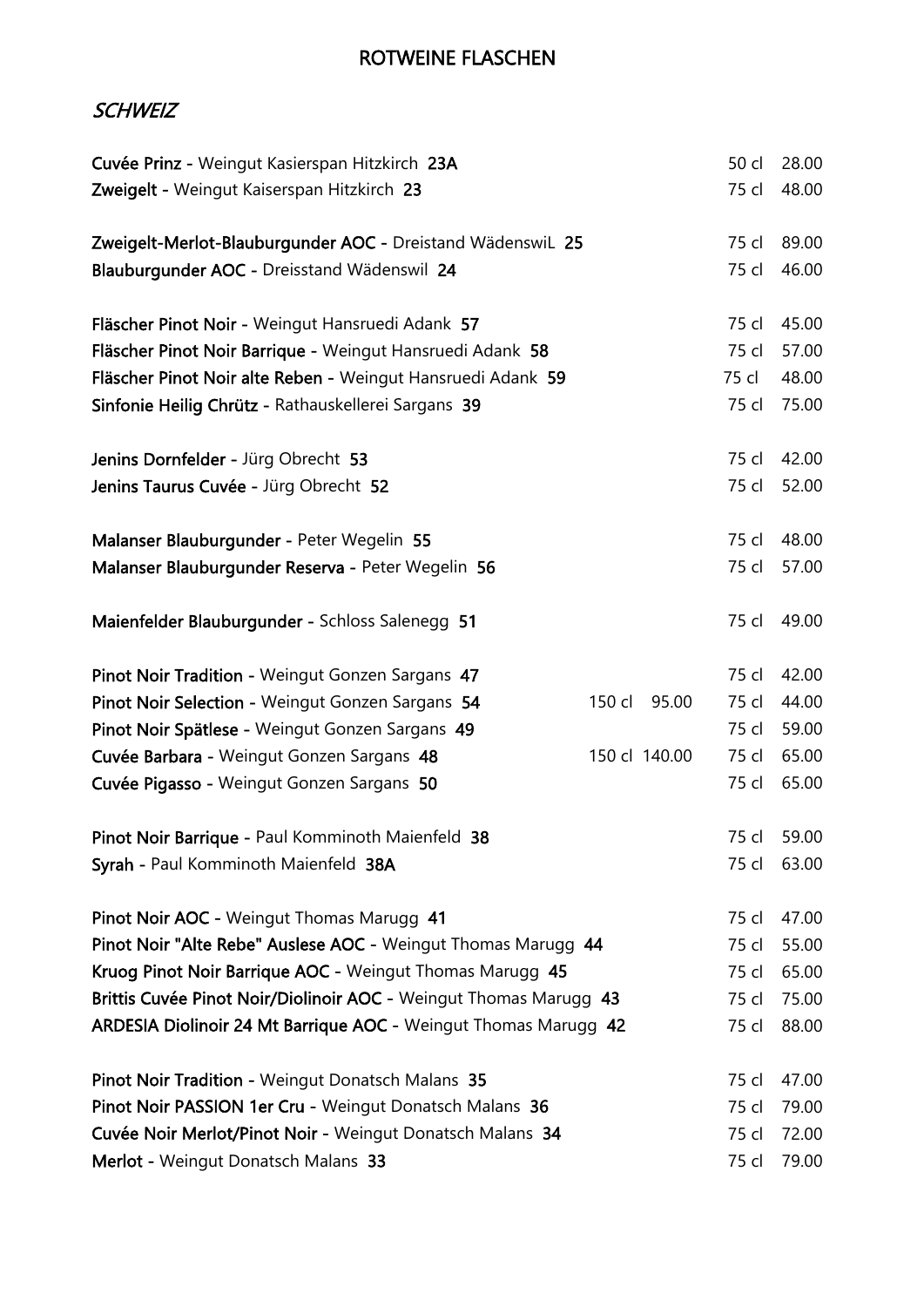| Humagne Rouge - Cave Emery Wallis 28                        |               | 75 cl | 49.00        |
|-------------------------------------------------------------|---------------|-------|--------------|
| Diolinoir Reserve de la St. Hubertus - Cave Emery Wallis 29 |               | 75 cl | 49.00        |
| Syrah - CaveEmery Wallis 27                                 |               | 75 cl | 49.00        |
| Merlot Ticino DOC Prà - Guido Brivio 64                     |               |       | 75 cl 45.00  |
| Merlot Ticino Sassi Grossi Rosso - Gialdi Mendrisio 63      |               | 75 cl | 75.00        |
| Merlot Ticino Trentasei - Galdi Mendrisio 61                |               |       | 75 cl 119.00 |
| Merlot Ticino - Castello di Cantone 60                      |               |       | 75 cl 89.00  |
| Ticino DOC Cuvée Quattromani - Galdi-Brivio-Delea 62        |               |       | 75 cl 89.00  |
| <b>ITALIEN</b>                                              |               |       |              |
| Amarone della Valpolicella DOCG - Domini Venti 71           |               | 5 dl  | 35.00        |
| Valpolicella Classico DOC Ripasso Crosara-Montresor 69      | 150 cl 99.00  | 75 cl | 46.00        |
| Amarone della Valpolicella DOCG Satinata-Montresor 70       | 150 cl 140.00 | 75 cl | 65.00        |
| Merlot DOC Staffes Riserva - Tenuta Kornell 72              | 600 cl 390.00 | 75 cl | 59.00        |
| Cabernet Sauvignon Staffes Riserva - Tenuta Kornell 73      |               | 75 cl | 59.00        |
| Liano Sangiovese Cabernet Sauvignon IGT - Umberto Cesari 89 |               | 75 cl | 69.00        |
| Talento Sangiovese Rubicote IGT - Umberto Cesari 88         |               | 75 cl | 95.00        |
| Campofiorin Rosso del Veronese - Masi 66                    |               | 75 cl | 42.00        |
| Barbera d' Alba DOC - M. Marengo 67                         |               | 75 cl | 55.00        |
| Nebiolo DOC - M. Marengo 75                                 |               | 75 cl | 55.00        |
| Barolo DOCG - Ca Bianca 74                                  |               |       | 75 cl 69.00  |
| Lagone IGT - Aia Vecchia 79                                 |               |       | 75 cl 49.00  |
| Salento IGT Primitivo Cantalup i- Conti Zecca 82            |               |       | 75 cl 42.00  |
| Primoduca Primitivo di Manduria - Vinicola Mediterranea 83  |               |       | 75 cl 42.00  |
| Tarabuso Puglia Primitivo IGP - Torre Quarto 78             |               |       | 75 cl 42.00  |
| Taurasi DOCG - Bosco Faiamo 81                              |               |       | 75 cl 65.00  |
| Buglio di Pianetto - Via Francia Sicilia 84                 |               |       | 75 cl 47.00  |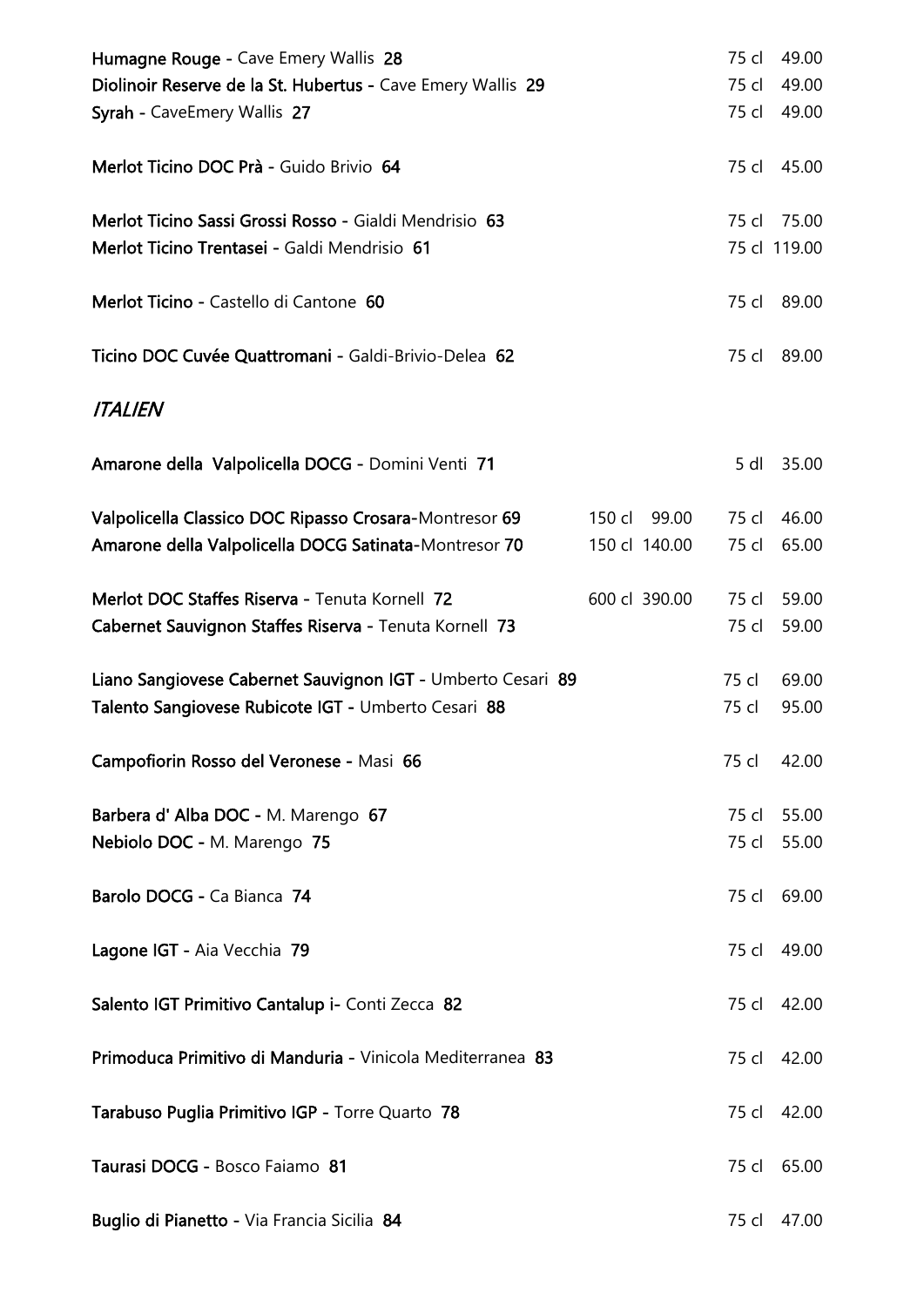#### **SPANIEN**

alle Preise in CHF inkl. MwSt.

| Rioja DOCa Crianza - Bodega Lan 100                                                              | 150 cl | 99.00         | 75 cl | 45.00         |
|--------------------------------------------------------------------------------------------------|--------|---------------|-------|---------------|
|                                                                                                  |        |               |       | 300 cl 198.00 |
| Rioja DOCa Crianza - Lacrimus 99                                                                 |        |               | 75 cl | 42.00         |
| Rioja Reserva - Baron de Ley 98                                                                  |        |               | 75 cl | 44.00         |
| Ribera del Duero Riserva - Villa Campa 85                                                        |        |               | 75 cl | 48.00         |
| El Viejo Toro - Bodega Matsu 86                                                                  |        |               | 75 cl | 72.00         |
| Ribera del Duero DO Roble - La Veguilla 90<br>Juan Gil Seleccion Espencial - Bodegas Juan Gil 87 |        |               | 75 cl | 46.00         |
| Bellmunt DO Priorat - Mas d' en Gil 97                                                           |        | 150 cl 105.00 | 75 cl | 48.00         |
| Clos Fontà Priorat - Mas d' en Gil 98A                                                           |        |               | 75 cl | 91.00         |
| Ampurdàn DO 3 Finques - Castillo Perelada 95                                                     |        |               | 75 cl | 42.00         |
| Ampurdàn DO 5 Finques - Castillo Perelada 96                                                     |        | 150 cl 105.00 | 75 cl | 48.00         |
| Ampurdàn DO Finca Malaveina - Castillo Perelada                                                  |        |               | 75 cl | 65.00         |
| PORTUGAL                                                                                         |        |               |       |               |
| Aletojo Vino Regional Pimenta - Herdade da Pimenta 91                                            | 150 cl | 99.00         | 75 cl | 45.00         |
| FRANKREICH                                                                                       |        |               |       | 500 cl 299.00 |
| Châteauneuf-du-Pape AOC Les Gemarelles Excell-Jérôme Quiot 31                                    |        |               | 75 cl | 68.00         |
| Alox-Cordon AOC - Joseph Drouhin 31A                                                             |        |               | 75 cl | 79.00         |
| <b>NEUE WELT</b>                                                                                 |        |               |       |               |
| Puro Malbec Bio - Dieter Meier Argentinen 94                                                     |        |               | 75 cl | 49.00         |
| Ojo-de-Agua - Dieter Meier Argentinen 93                                                         |        |               | 75 cl | 46.00         |
| Cabernet Sauvignon DOC Select-The Hess Collection Winery 92                                      |        |               | 75 cl | 49.00         |
| Cabernet Sauvignon Baja California-La Cetto 92                                                   |        |               |       | 75 cl 39.00   |